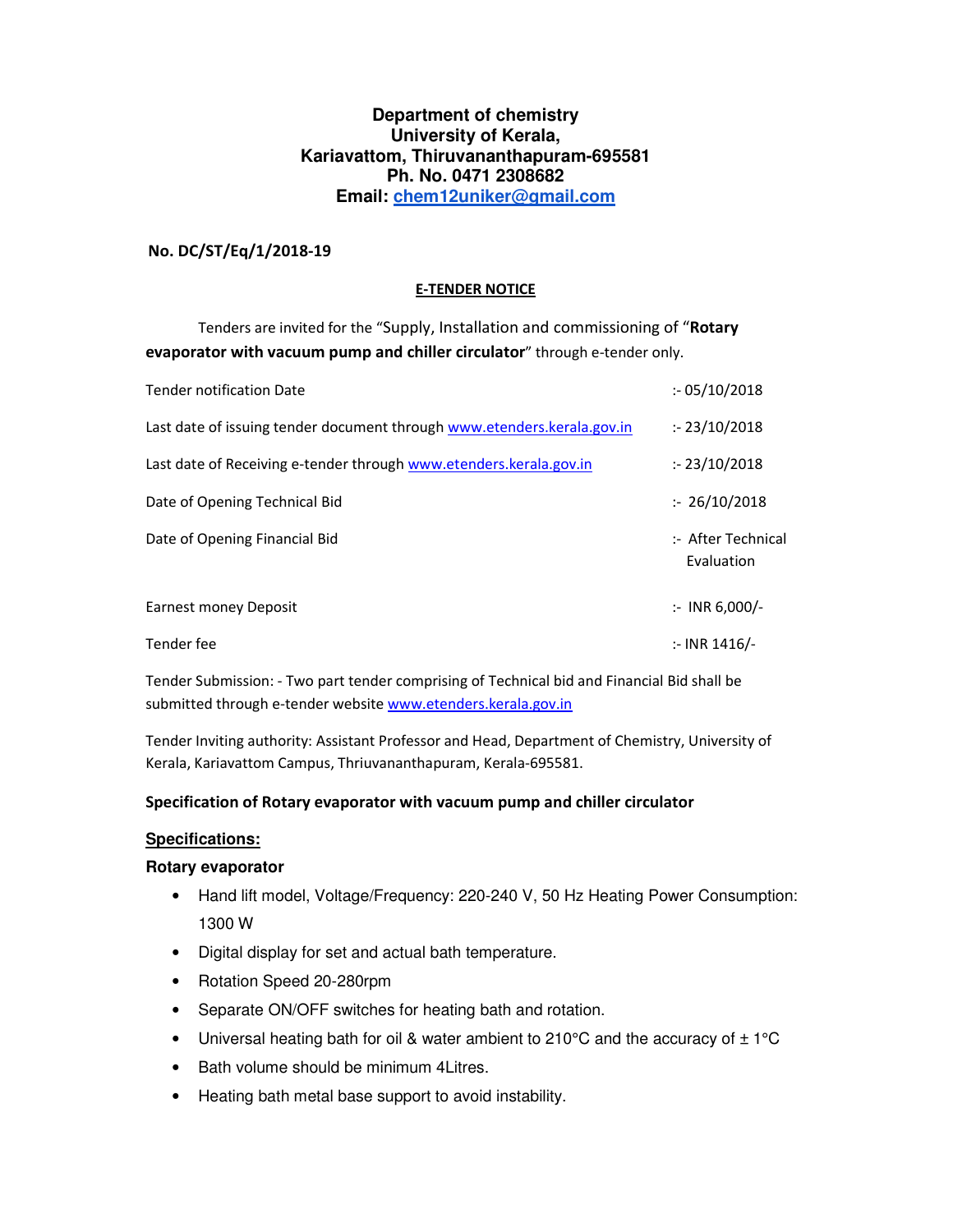- The system should accommodate 50 mL to 5000 mL with single Joint size.
- Clamping sleeve for prevention from breakage
- Grease free PTFE valves for vacuum release, solvent feeding and avoid glass breakage.
- Condenser clamp should be supplied with system for higher safety
- PTFE vacuum seal
- Detachable panel to control all parameters from outside closed fume hood and safeguard all electronic components.
- CE certification

## **Vacuum Pump**

- Final vacuum of approx. 20 mbar for quicker drying of samples
- Suction Capacity at least 0.75m<sup>3</sup>/hr
- Chemical Resistance –PTFE coated
- Two stage diaphragm pump for low maintenance

# **Recirculating Chiller**

- Temperature range 0°C to 100°C
- Temperature accuracy  $\pm$  0.2<sup>o</sup>C
- 200 Watt Cooling Capacity at 20<sup>°</sup>.
- Tank Volume should be minimum 6L and Possibility to use as a Water bath
- Necessary Tubing to be provided from original equipment manufacturer
- Operating voltage 230V

# **Warranty:**

• **3 years warranty** should be quoted for rotary evaporator, vacuum pump and chiller.

# **Documents to be Uploaded**

- 1. Signed Compliance Matrix on specifications
- 2. Detailed Technical Brochure
- 3. BoQ
- 4. Hard copy of Bank Guarantee if opted

# **Terms and conditions:**

- 1. The Bidder should be a manufacturer or their dealer specifically authorized by the manufacturer to quote on their behalf for this tender. Certificate to this effect should also be included in the quotation.
- 2. The price quoted should be inclusive for supply, installation, demonstration and testing at the University campus, Kariavattom, Trivandrum.